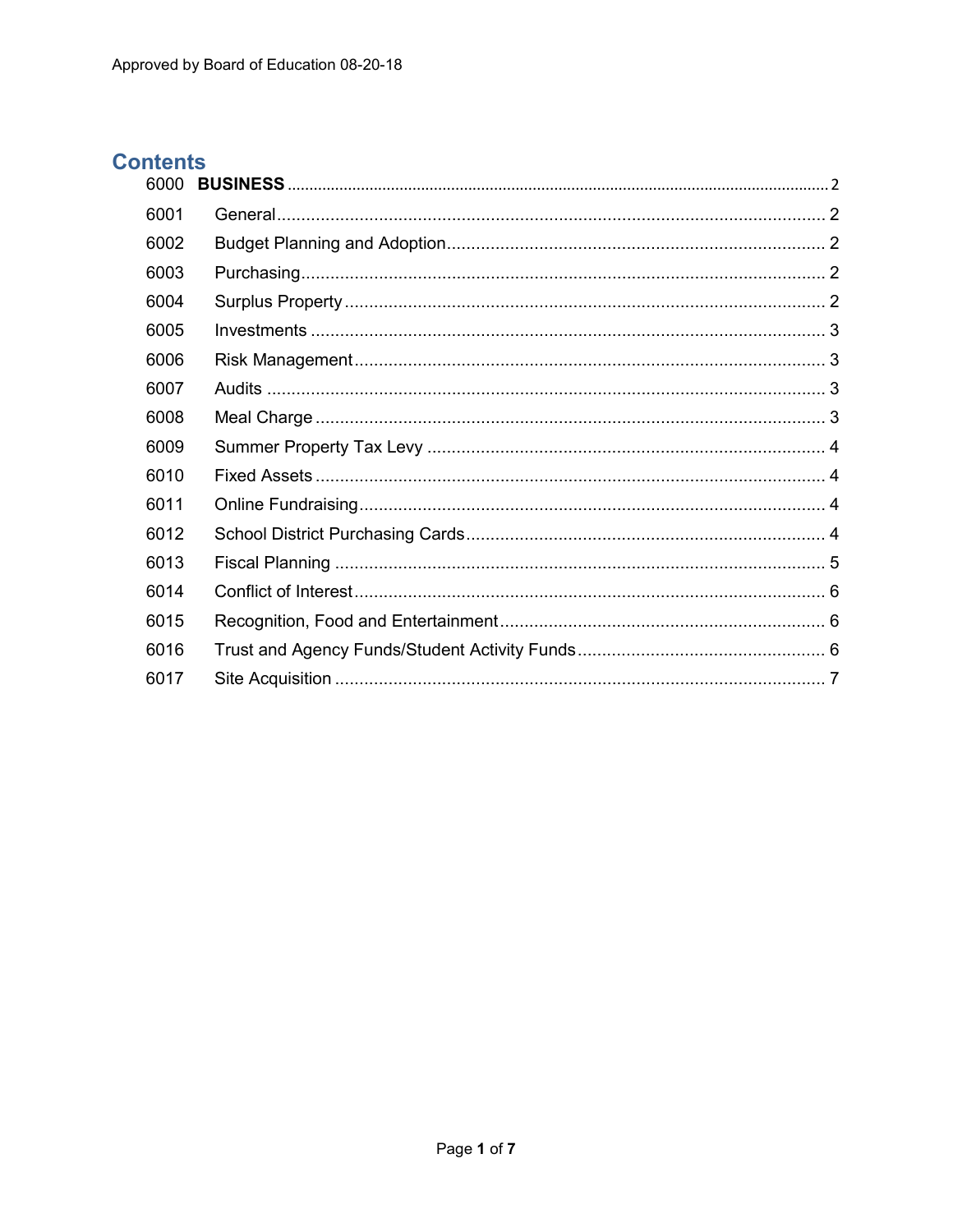# <span id="page-1-0"></span>**6000 BUSINESS**

## <span id="page-1-1"></span>**6001 General**

The Board of Education holds a position of public trust and is responsible to account for and direct the management and expenditure of all monies received by the School District. In furtherance of this responsibility, the Board directs the Superintendent to establish financial procedures to ensure the proper and effective accounting of all School District monies, that monies are administered in accordance with generally accepted accounting principles and that all legal requirements concerning School District monies are satisfied in letter and spirit. Under the supervision of the Superintendent, financial reports and statements will be prepared and submitted to the Board on a regular basis, or more frequently if requested by the Board.

# <span id="page-1-2"></span>**6002 Budget Planning and Adoption**

The Board is required to adopt a budget prior to July 1 of each year, to be in place for the ensuing school year. The budget is a formalized statement of anticipated revenues and expenditures of the District and includes all district fund categories that are used to carry-out the District's educational goals and objectives. The budget will be prepared and published in conformity with current regulations and will maintain an endyear general fund balance that should not fall below 10% of the expenditure budget in that fund.

The Superintendent is responsible for preparing the budget and its timely presentation to the Board. Following adoption by the Board, the Superintendent will regularly inform the Board of actual or anticipated variances that may occur during budget implementation and recommend any action that may be required to be taken by the Board.

### <span id="page-1-3"></span>**6003 Purchasing**

The Board authorizes the Superintendent to purchase and/or supervise the purchase of all materials, equipment, supplies and services necessary for the operation of the School District. It is the intent of the Board that the School District purchase competitively, without prejudice or favoritism, and seek maximum value for all expenditures. Competitive pricing is to be pursued by following legally required processes, as well as through such methods as cooperative purchasing, formal or informal bidding, requests for quotations from multiple vendors and negotiation.

*Federal Procurement Standards* The Board seeks to ensure the District complies with all procurement policies in accordance with the Education Department General Administrative Regulations (EDGAR). The Superintendent will delegate responsibility for the development of procedures that comply with this policy to the Assistant Superintendent for Business Affairs.

*Automated Clearing House (ACH) Arrangements and Electronic Transaction of Funds* The Superintendent may transact School District business electronically.

*Federal Grants and Awards* The Superintendent will promulgate legally compliant administrative regulations concerning expenditures of funds received through federal grants and awards.

### <span id="page-1-4"></span>**6004 Surplus Property**

*Land or Buildings* The Superintendent may identify School District land or buildings no longer required for School District purposes and recommend to the Board the procedures to be followed for the sale or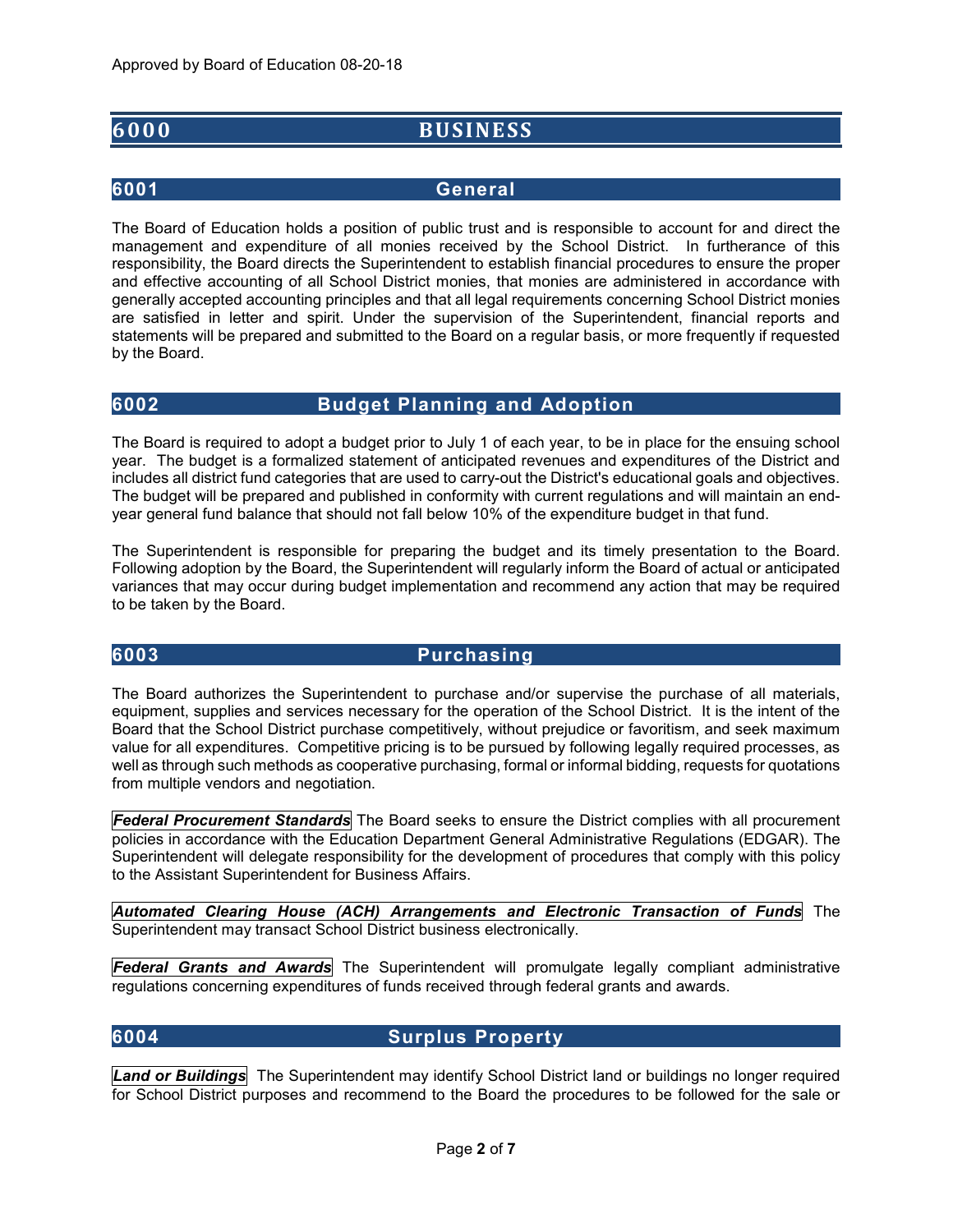disposition of such property. Board approval is required for both the process to be followed and the ultimate sale or other disposition.

*Equipment and Supplies* The Superintendent may periodically review School District equipment and supplies and identify any that are thought to be obsolete and not able to be salvaged, as well as those that cannot be utilized effectively or economically by the School District. The Superintendent is authorized to dispose of any such equipment and supplies in a commercially reasonable manner.

### <span id="page-2-0"></span>**6005 Investments**

The Board requires prudent management of the public monies to which it has been entrusted. Oversight and management of School District monies rests with the Superintendent. The Superintendent will, together with other School District administrators under his/her direction, develop and implement procedures to be followed in connection with School District investments. Such procedures will comply with the Governmental Accounting Standards Board (GASB) and the Michigan Revised School Code.

### **[Link to Investment Policy](https://rochesterk12mius.finalsite.com/fs/resource-manager/view/3e2717ca-81ac-4822-9bf1-1cf9562268d6)**

# <span id="page-2-1"></span>**6006 Risk Management**

The Board seeks to minimize risk in all School District operations. This requires planning that takes into account the safety of students, employees and the public, the protection of School District property and avoidance of financial loss or liability.

The Superintendent is responsible for establishing a risk management program. The program will include means for identifying, eliminating, reducing, or transferring risk, and may provide for the purchase of insurance, if necessary.

### <span id="page-2-2"></span>**6007 Audits**

The Board will retain a firm or person to conduct an annual audit of the School District's financial statements to determine, through an independent review, whether the financial statements fairly present the financial position of the School District, whether the School District has followed generally accepted accounting principles and whether proper internal controls exist. The auditor's report will be presented at a public meeting of the Board.

### <span id="page-2-3"></span>**6008 Meal Charge**

The School District has established this meal charge policy for children who are eligible for reduced-price or full-price meal benefits, but have insufficient funds to pay for school meals. This policy also addresses bad debt incurred due to the School District's inability to collect unpaid meal charges from its parents and students.

The Superintendent will develop and implement administrative regulations regarding meal charge procedures to provide consistent direction concerning students who are eligible for reduced-price or paid meals but do not have funds in their account or in hand to cover the cost of their meal at the time of service. These regulations, and this policy, will be provided to all households in writing at the start of each school year, to households transferring to the School District during the school year, and to all School District staff and independent contractors and companies responsible for implementation.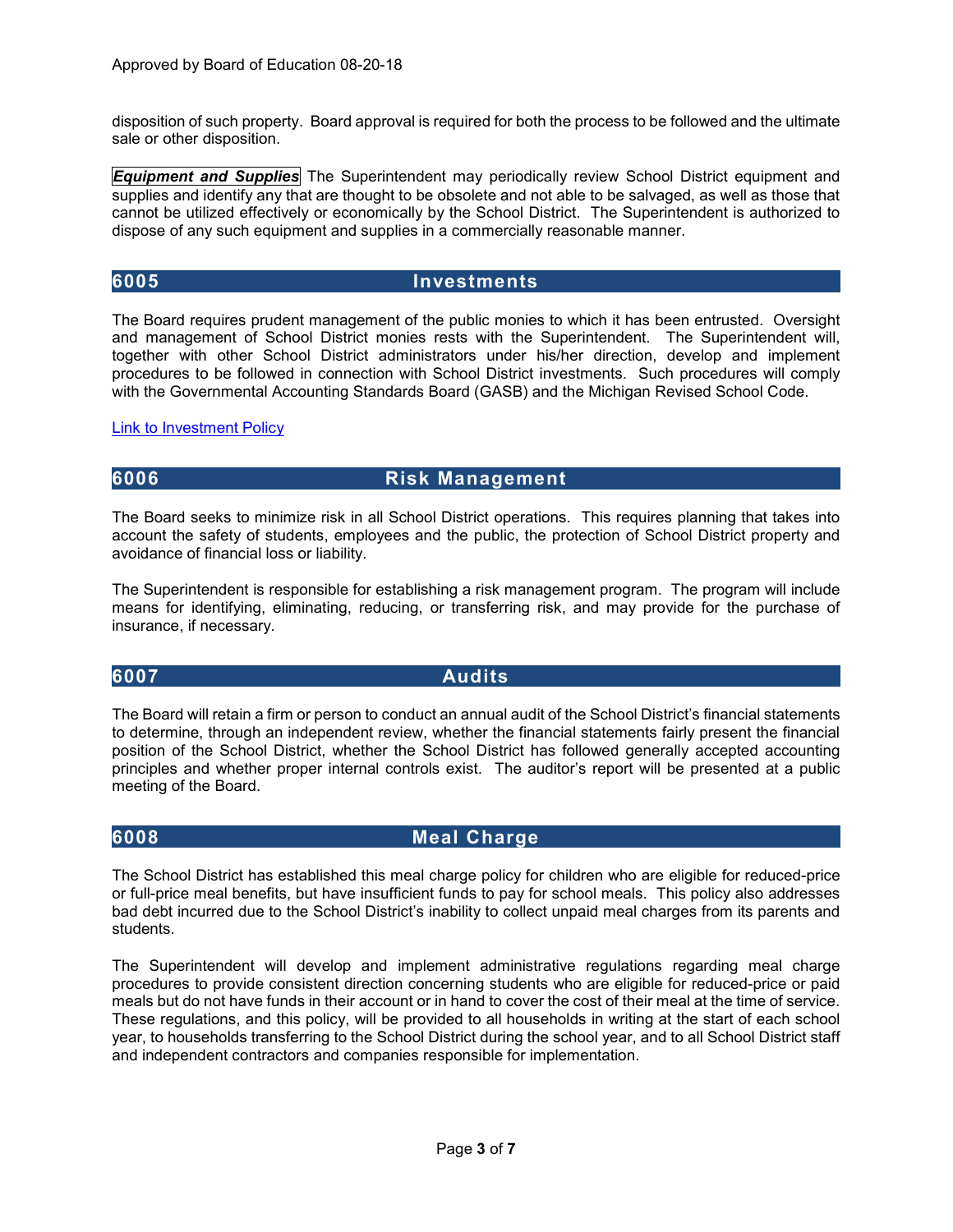## <span id="page-3-0"></span>**6009 Summer Property Tax Levy**

The Board, by passing a resolution in order to activate this policy, shall impose a summer property tax levy. Each summer property tax levy shall be for 50% for debt retirement and 50% for operating and nonhomestead of the district's annual school property taxes, unless otherwise dictated by law.

## <span id="page-3-1"></span>**6010 Fixed Assets**

The Board shall maintain a fixed asset procedure sufficient to track applicable purchases and donations of items meeting the following criteria:

- The cost of each item shall exceed \$5,000;
- The item shall have an estimated useful life which exceeds one year;
- Items costing less than \$5,000 each may also be included within this policy if such item is deemed to be theft prone or otherwise warrants tracking.

Fixed assets shall be classified into the following major categories:

- Land;
- Buildings and improvements;
- Site improvements:
- Construction in Progress;
- Furniture and Equipment; and
- Busses and other vehicles.

<span id="page-3-2"></span>The Superintendent shall develop such procedures and practices sufficient to meet this Policy.

## **6011 Online Fundraising**

No employee shall create, post, or sponsor any online fundraiser seeking to secure or generate funds from the public for school purposes, purchases for school, or utilizing the District's name, logo, or likeness, without prior written consent from the Superintendent. If permission to create, post, or sponsor an online fundraiser is provided by the Superintendent, any property secured or purchased through such fundraising activities shall become the property of the District and not the employee. This policy applies, but is not limited to, online fundraising services such as DonorsChoose.org, Kickstarter.com, GoFundMe.com, CrowdRise.com, and similar sites.

### <span id="page-3-3"></span>**6012 School District Purchasing Cards**

The Board views the use of purchasing cards as a convenient and efficient means of transacting School District related business. The Board approves the issuance and use of School District purchasing cards on the terms and conditions set forth below.

School District purchasing cards may be issued to the Superintendent of Schools and other School District employees designated by the Superintendent. The Superintendent is responsible for the issuance,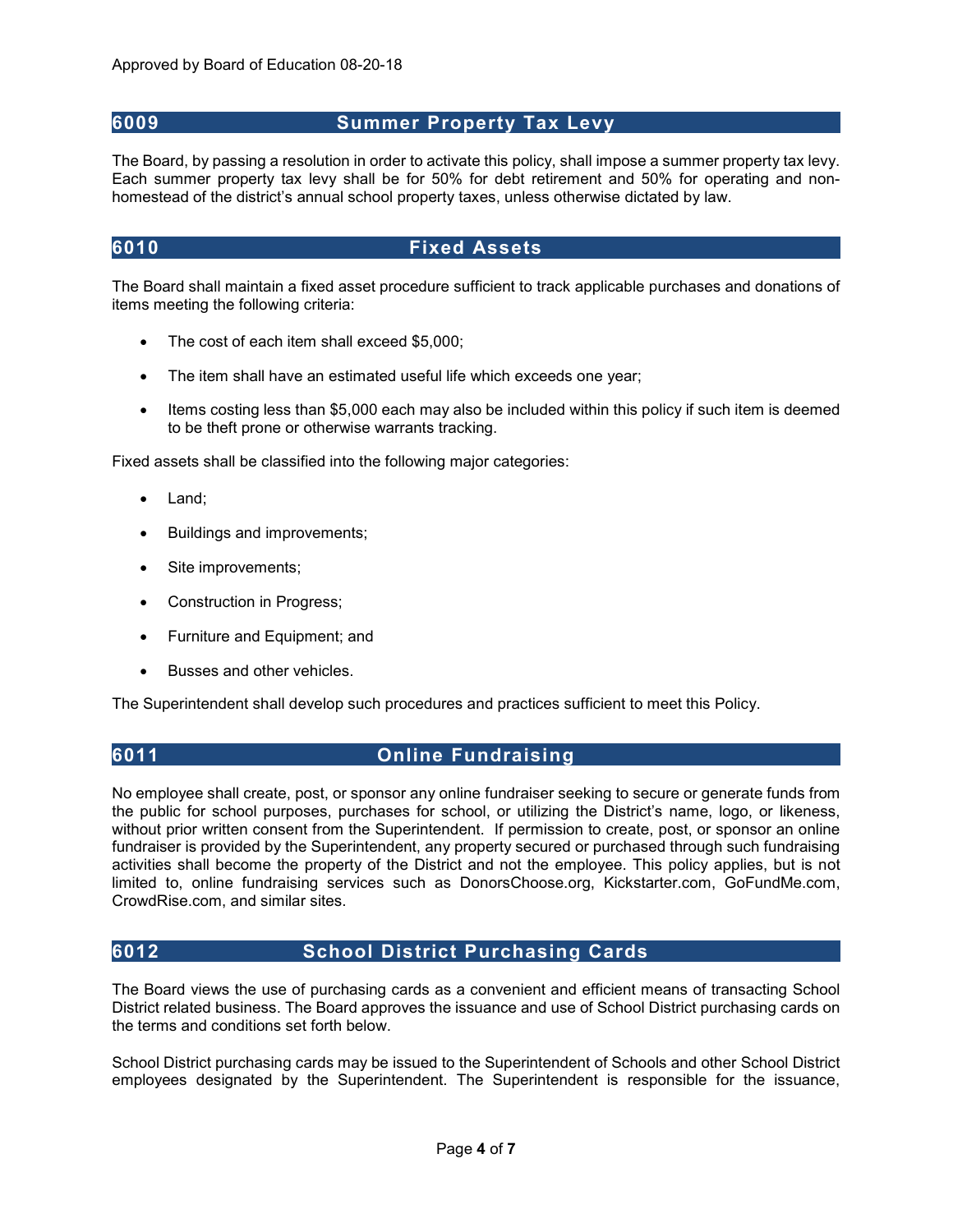accounting, monitoring and retrieval of School District purchasing cards and for overseeing compliance with this Policy. The Superintendent shall assure that:

- A School District purchasing card may be used only by a person to whom the card has been issued by the Superintendent.
- A purchasing card may be used only for the purchase of goods or services for the official business of the School District.
- No purchases for personal purposes or cash advances are permitted.
- An employee of the School District who has been issued a purchasing card shall submit to the Superintendent original invoices and a contemporaneous report detailing the:
	- goods or services purchased;
	- date of the purchase;
	- cost of the purchase;
	- School District related reason for the purchase.

The person to whom a purchasing card has been issued is responsible for its protection and custody and shall immediately notify the Business Office if the credit card is lost or stolen.

A person to whom a credit card has been issued must return the purchasing card upon the termination of employment or service in office for the School District.

Internal accounting controls will be developed to monitor credit card use, approval of credit card invoices and assurance that payment will be timely made. In no event will payment be made later than 60 days from the initial date of the statement on which the purchase is reflected.

Any unauthorized use of a School District credit card will result in appropriate disciplinary measures being taken.

# <span id="page-4-0"></span>**6013 Fiscal Planning**

The Board of Education shall collect and assemble the information necessary to discharge its responsibility for the fiscal management of the District and to plan for the financial needs of the education program. The Board will strive toward maintaining both short and long range perspectives of District financial requirements. Accordingly, the Board directs the Superintendent/designee to include cost estimates in all ongoing financial requirements, to prepare a long range year-by-year plan for the maintenance and replacement of facilities and equipment, to forecast an estimated expenditure budget for three to five years in the future, to maintain a plan of anticipated local, State, and Federal revenues, and to report to the Board any serious financial implications that emerge from the District's ongoing fiscal planning. In addition, the Board directs the Superintendent/designee to maintain annually, a detailed two-year forecast of estimated expenditures and revenues.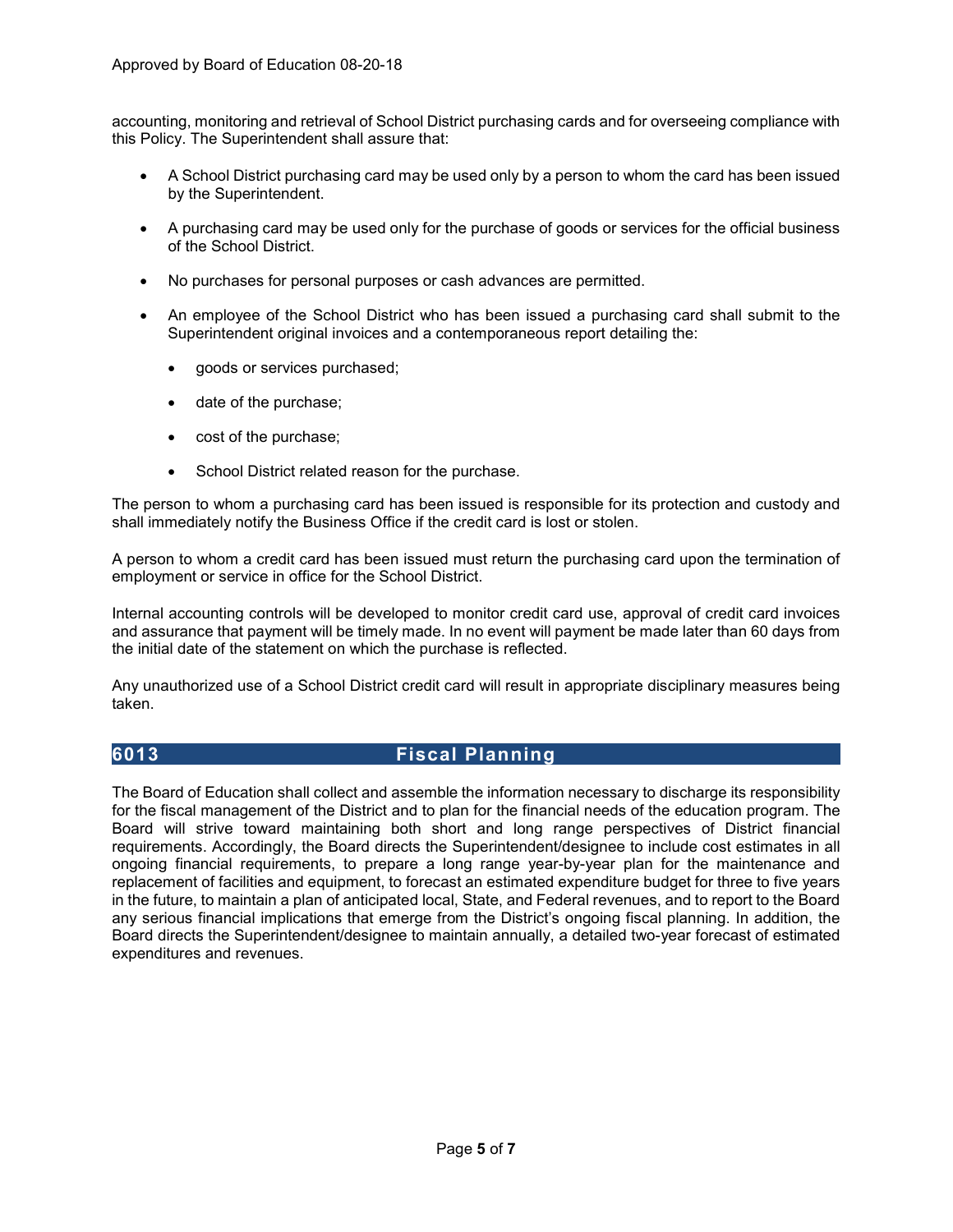## <span id="page-5-0"></span>**6014 Conflict of Interest**

Except as may be otherwise permitted by law, the Board of Education shall not knowingly enter into a contract with any supplier of goods or services to this District under which any Board member, officer, employee, or agent of this School District is a party, directly or indirectly, Board members, officers, employees and agents shall not directly or indirectly solicit a contract between this district and (A) themselves; (B) any firm of which they are a partner, member or employee (C) any private corporation in which they are a stockholder owning more than 1% of the total outstanding stock of any class if the stock is not listed on a stock exchange, or stock with a present total market value in excess of \$25,000 if the stock is listed on a stock exchange or of which they are a director, officer or employee; or (D) any trust of which they are a beneficiary or trustee. Board members and school personnel shall not accept any gifts, favors or other items of value in excess of \$100 per vendor per calendar year from vendors or bidding vendors of this district which might, in any way, influence their recommendations or decisions on the eventual purchase of equipment, supplies, or services. Board members and school personnel shall not show favoritism in the vendor selection process. Each vendor shall be selected in accordance with policies of the Board and in compliance with all applicable provisions of the Revised School Code and other state and federal laws.

### <span id="page-5-1"></span>**6015 Recognition, Food and Entertainment**

Rochester Community Schools greatly values students, staff, parents, and community members. The District encourages recognition of students, staff, and volunteer achievements. The District believes that recognition of achievements, food, and entertainment contribute to a pleasant work place for staff and provides an encouraging school learning environment for students. Rochester Community Schools is a public institution funded with taxpayer dollars. The District's public funds are for the purpose of free and appropriate public education for students and cannot be used for private purposes, private gain, or gifts. The District encourages mutually beneficial collaboration with individuals and other organizations to provide private funds or grants for the purposes of recognition, food, and entertainment. The use of any private funds or grant funds for these purposes must follow the provider agreement/contract. Staff or volunteer recognition and all entertainment expenditures can only be provided through private funding or grant funding. Regulations will provide guidelines concerning the use of public funds for recognition, food, and entertainment.

# <span id="page-5-2"></span>**6016 Trust and Agency Funds/Student Activity Funds**

The Board of Education directs the establishment of a Trust and Agency Fund for the financial administration of scholarships, other trusts and student activity funds. The principal of the school shall be responsible for the proper administration of the student activity funds and the Assistant Superintendent for Business Affairs will be responsible for the Trust funds in accordance with the federal, state, and local statutes, and district approved accounting procedures. All funds collected and contributions received by the student groups or the District shall be deposited in the District's Trust and Agency bank account. Funds collected by student groups shall be disbursed only for purposes authorized by that student group with the concurrence of the organization's sponsor and building principal. All funds raised by student organizations must be expended for the benefit of the students or charity as designated by the students. Class funds (Class of 1997, etc.) will be completely expended within 90 days of graduation. Any undesignated balances after that point will be transferred to the account of the next graduating class. Unclaimed funds remaining on account from a disbanded or inactive organization for a period of 24 months will become the property of the district and will be used to offset expenses associated with servicing student activity funds. Interest income generated by the district associated with the management of student funds will be used to offset the expenses (clerical, computer, bank charges and fees, forms, supplies, etc.) associated with maintaining and safeguarding the fund.